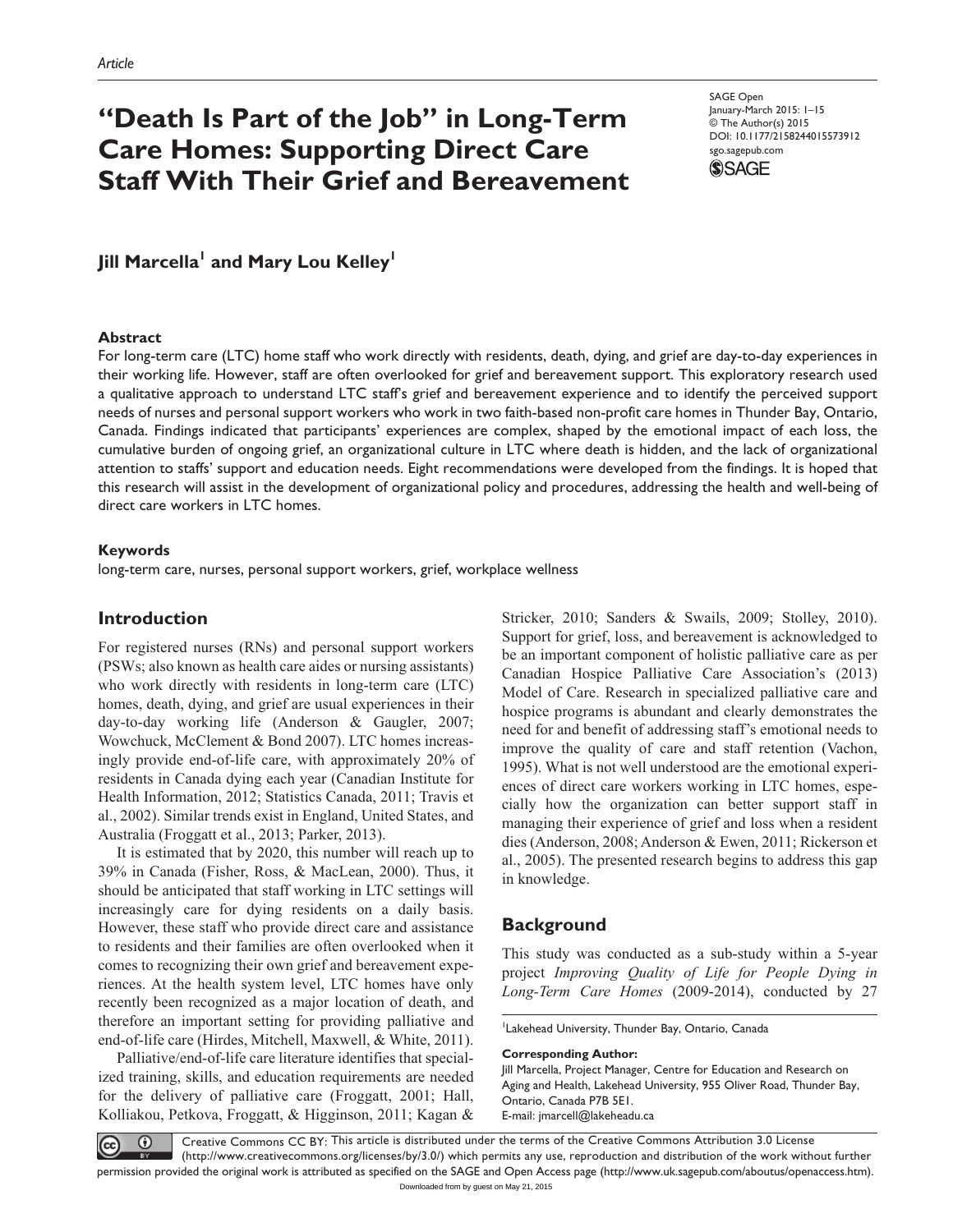researchers and 38 community organizational partners, collectively known as the Quality Palliative Care in Long-Term Care Alliance (QPC-LTC Alliance). The overarching research was a participatory action research project that used a comparative case study design, with four LTC homes located in Ontario, Canada, as study sites (Kelley & McKee, 2013). The overall goal was to improve the quality of life for people who are dying in LTC homes through the development of palliative care programs, using a process of community capacity development (Brazil, Kaasalainen, McAiney, Brink, & Kelley, 2012; Kaasalainen, Brazil, & Kelley, 2012; Ramsbottom & Kelley, 2014; Wickson-Griffiths et al., 2014; see<www.palliativealliance.ca> for further information).

Results of the organizational assessments, conducted in 2009 in the four LTC home study sites, indicated that direct care workers develop close relationships with residents and experience a tremendous sense of loss and grief when these residents die. However, there is minimal recognition and formal organizational response to support staff's feelings of grief and loss. Based on these assessment results, the research team decided to conduct a more focused and in-depth substudy to better understand the inevitable grief and loss experience of direct care workers in a LTC home, including their perception of how the organization can support them with these losses. Recommendations emerged from these perceptions.

#### *Organizational Context of LTC*

Historically, LTC homes in Ontario have operated on a medical model of care, with an emphasis on managing chronic conditions (Brazil, McAiney, Caron-O'Brien, & Kelley, 2004). LTC has now become an extension of chronic and complex continuing care where residents are frailer, have a number of life-limiting illnesses, and choose to remain in LTC at the end of life (Brazil, Krueger, Bedard, & Kelley, 2006; Wijk & Grimby, 2008). The average age of an Ontario LTC resident on admission is 83, with 85% of residents classified as requiring high levels of care, meaning they need constant supervision and assistance in performing one or more activities of daily living (Sharkey, 2008).

Eighty to ninety percent of direct care in LTC homes is provided by unregistered PSWs (Berta, Laporte, Zarnett, Valdmanis, & Anderson, 2006; Riggs, & Rantz 2001). These workers are responsible for multiple tasks, such as assisting in bathing, eating, and dressing; reporting changes in physical symptoms; and caring for the psychosocial needs of the resident (Anderson & Gaugler, 2007). Their workload is heavy, the resident-to-care worker ratio is high, and there is a great attention focused on the completion of care tasks (Anderson, 2008; Sharkey, 2008). In addition, LTC homes are being required to take on a prominent role in end-of-life care (McClement, Wowchuk, & Klassen, 2009) and thus are assuming many hospice-like functions. These conditions are the context in which LTC staff currently work.

It is within this environment that the grief, loss, and bereavement experience of LTC staff is both framed and managed. Presently in Ontario, there are no policies or established practices that require LTC homes to address grief and bereavement support for their staff. The *Long-Term Care Homes Act*, developed by the Ontario Ministry of Health and Long-Term Care (2007), establishes the need for policy to support all formalized programs, but the actual framework and content of a formalized palliative care program including the psychosocial and training needs of caregivers has not been defined. Therefore, developing and implementing the palliative care program is left up to each home, and as a result, the LTC homes demonstrate inconsistent approaches (Brazil et al., 2004).

The LTC setting provides little formal support for staff in managing their grief and loss when a resident dies. Some homes may have formal memorial services for deceased residents that can promote healthy grieving; however, staff are rarely provided with space, time, and professional assistance to attend these memorials. Likewise, staff does not systematically receive training on grief and bereavement, despite the regular occurrence of death (Anderson, 2008; Anderson & Gaugler, 2007; Burack & Chichin, 2001). As more residents live and die in LTC homes, it is important for staff to have access to support that enhances their ability to continue providing compassionate and quality care (Rickerson et al., 2005).

Finally, there are pressing organizational reasons to support staff grief and bereavement. Acknowledging grief reactions and examining staff's experience with death and grief are known to be crucial for providing compassionate care as the person's grieving history provides the foundation upon which one builds skills for helping others with their losses (Churchill, 1999). However, a lack of organizational focus on staff well-being and the lack of support from management can lead front line workers to experience complex grief reactions (Anderson & Ewen, 2011). Other research suggests problematic outcomes where health care providers who deal with death in an ineffective manner run the risk of not properly caring for their clients (Brunelli, 2005; Durall, 2011).

High rates of turnover among nursing home staff are well documented, especially among PSWs (Riggs & Rantz, 2001). Rosen, Stiehl, Mittal, and Leanna (2011) studied factors associated with nursing assistants in nursing homes leaving their job and identified low job satisfaction and emotional well-being as the most prevalent reasons. Staff turnover, in turn, negatively affects the nursing homes ability to provide high-quality care. Recruitment and orientation of new staff is time-consuming for managers and costly to the organization. In the palliative care field, lack of support for staff grief and bereavement has been shown to contribute to compassion fatigue, burnout, and poor retention (Showalter, 2010; Slatten, Carson, & Carson, 2011; Vachon, 1995). One strategy to improve staff satisfaction and potentially improve staff retention in LTC homes is to provide a more supportive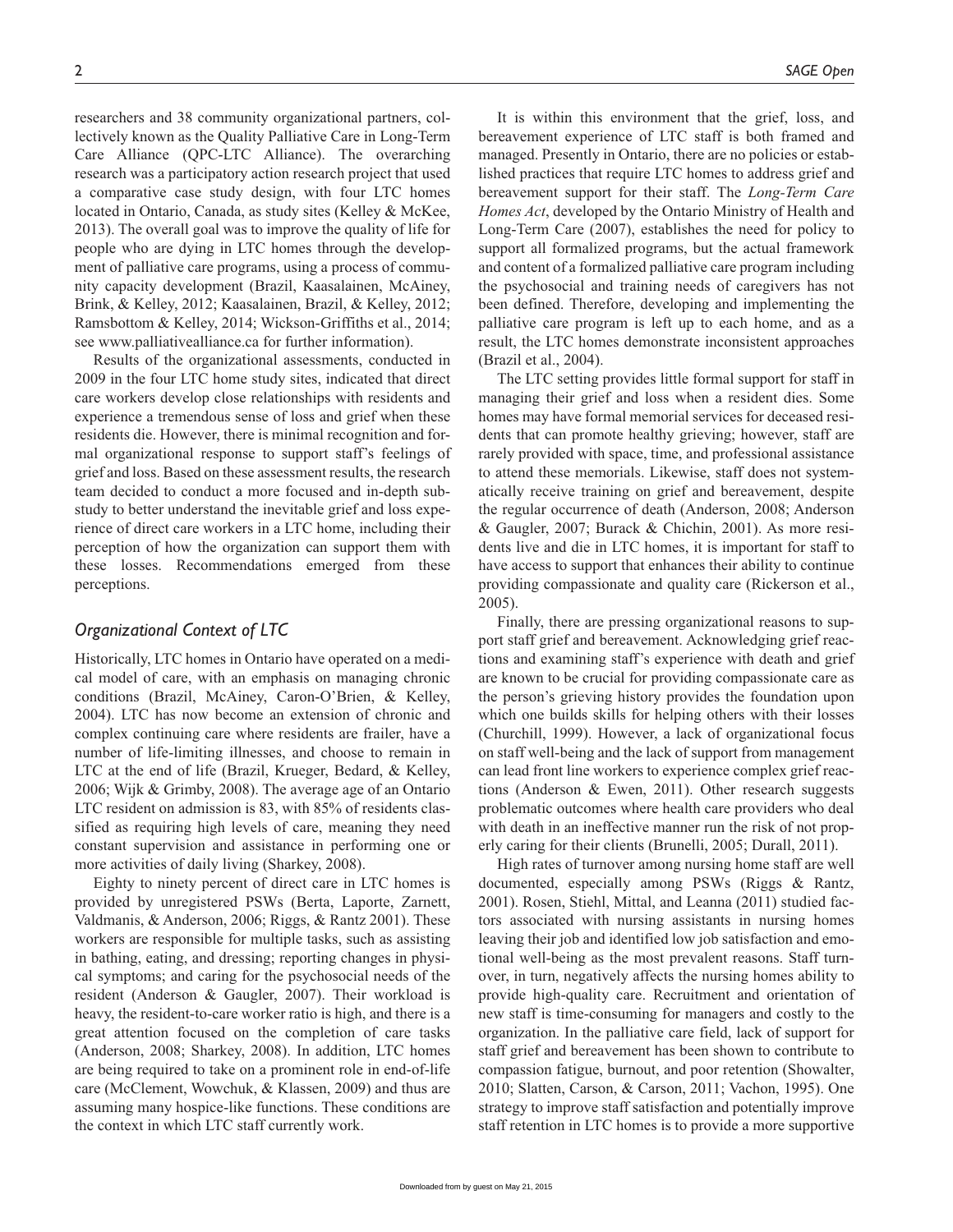workplace that includes effective organizational strategies to help staff manage their grief and loss.

# *Direct Care Workers' Relationship With LTC Residents and the Impact of Their Grief*

The relationships that are formed between LTC staff and residents are significant. Direct care workers perform duties that have a high level of social and physical contact with residents; subsequently, the relationships they form with residents are deeper than those formed by other health care professionals (Anderson & Gaugler, 2007; Black & Rubinstein, 2005). The close bonds that are formed allow direct care workers to learn about the life experiences of the resident, gauge residents' emotional responses, and detect early changes in their physical condition. This information is critical in providing holistic care for residents and their family (McClement et al., 2009).

Given the level of care provided and the relationships that develop between residents, their families, and direct care workers, it may not be surprising that staff often view these relationships with residents as familial. A metaphor of "family like" or that residents are "extended family" has often been used by staff (Black & Rubinstein, 2005; Moss, Moss, Rubinstein, & Black, 2003; Rickerson et al., 2005; Sims Gould et al., 2010). When residents are considered like family, the emotional attachment may provide staff with a feeling of being appreciated and cared for by the residents (Burack & Chichin, 2001), and for many residents, these formal caregivers become surrogate families (Rickerson et al., 2005).

Research has identified that the closer the staff–resident relationship, the more intense the grief experience (Anderson & Gaugler, 2007; Durall, 2011). Individuals who deal with death as part of their work, such as in LTC, need to find a way to make sense of death and dying. There is also evidence in the literature that how staff manage their strong grief reactions has an impact on resident care. Moss et al. (2003) state that emphasizing self-control over the expression of feelings can result in staff detaching from residents, especially when there is an expectation for staff to emotionally distance themselves to carry out their work duties efficiently. Van-Hein Wallace (2009) states that nurses may hesitate asking for emotional support for fear of being considered unprofessional or unable to work in a highly emotional workplace. This perceived expectation of emotional distance reinforces an organizational culture of denial and silence around death and dying in LTC homes.

Given the lack of support, time, training, and opportunity to manage grief in the workplace, it may not be surprising that direct care workers believe that they are expected to just "deal with it" when it comes to managing grief (Brunelli, 2005; Burack & Chichin, 2001). This belief may lead care staff to maintain a culture where death of a resident is structured to have a minimum impact on the work at hand (Moss

et al., 2003). Literature shows that LTC workers do not feel supported in sharing their grief at work due to the lack of time and heavy workload, and thus they bring their grief home (Kaasalainen, Brazil, Ploeg, & Martin, 2007).

To maintain their overall well-being, staff need to work through the grieving process to arrive at a healthy resolution with the client's death (Brunelli, 2005). Anderson, Ewen, and Miles (2010) found that health care aides who perceived their feelings of loss were validated experienced greater growth from the loss. LTC organizations may therefore want to consider the impact that unresolved grief can have on their employees, and recognize the benefit of providing grief and loss support to their staff. In examining how grief can be managed, Durall (2011) suggests the "the culture of silence" that surrounds the grief and loss needs to be broken. Creating a work environment where staff are able to express their grief, work within a supportive clinical team, and create a meaningful context in which to place death are all identified ways in managing grief (Burack & Chichin, 2001; Durall, 2011).

In summary, the LTC environment provides the context in which the grief and loss of staff are experienced and need to be managed. As more residents remain in LTC during the end of life, the direct care staff face the challenge of coping with these deaths. The relationships that are formed between staff and residents are close bonds, and thus the loss and bereavement needs recognition and support. Close emotional relationships form the foundation of compassionate, well-informed quality care, specifically the kind of care that is necessary in providing good palliative care. Therefore, it is important for LTC homes to provide grief and bereavement support for their staff, and ensure that staff's health and wellbeing are considered equally as important as the care of the older adults for whom the LTC environment is designed. Supporting staffs' grief may also contribute to improving retention of staff by enhancing their feelings of satisfaction and emotional well-being.

### **Method**

The overall purpose of this study in LTC homes was to understand direct care workers' experiences of grief and loss related to the death of residents, their support needs, and their perception of the role the organization should play in supporting staff with these losses. The following research question was used to guide the study:

**Research Question:** What supports do LTC staff want and need in the workplace to help them manage their grief and loss when residents die, and how are these best offered?

This research addresses an identified gap in the literature as previous research has not concentrated on the impact of grief on direct care workers in LTC settings. These findings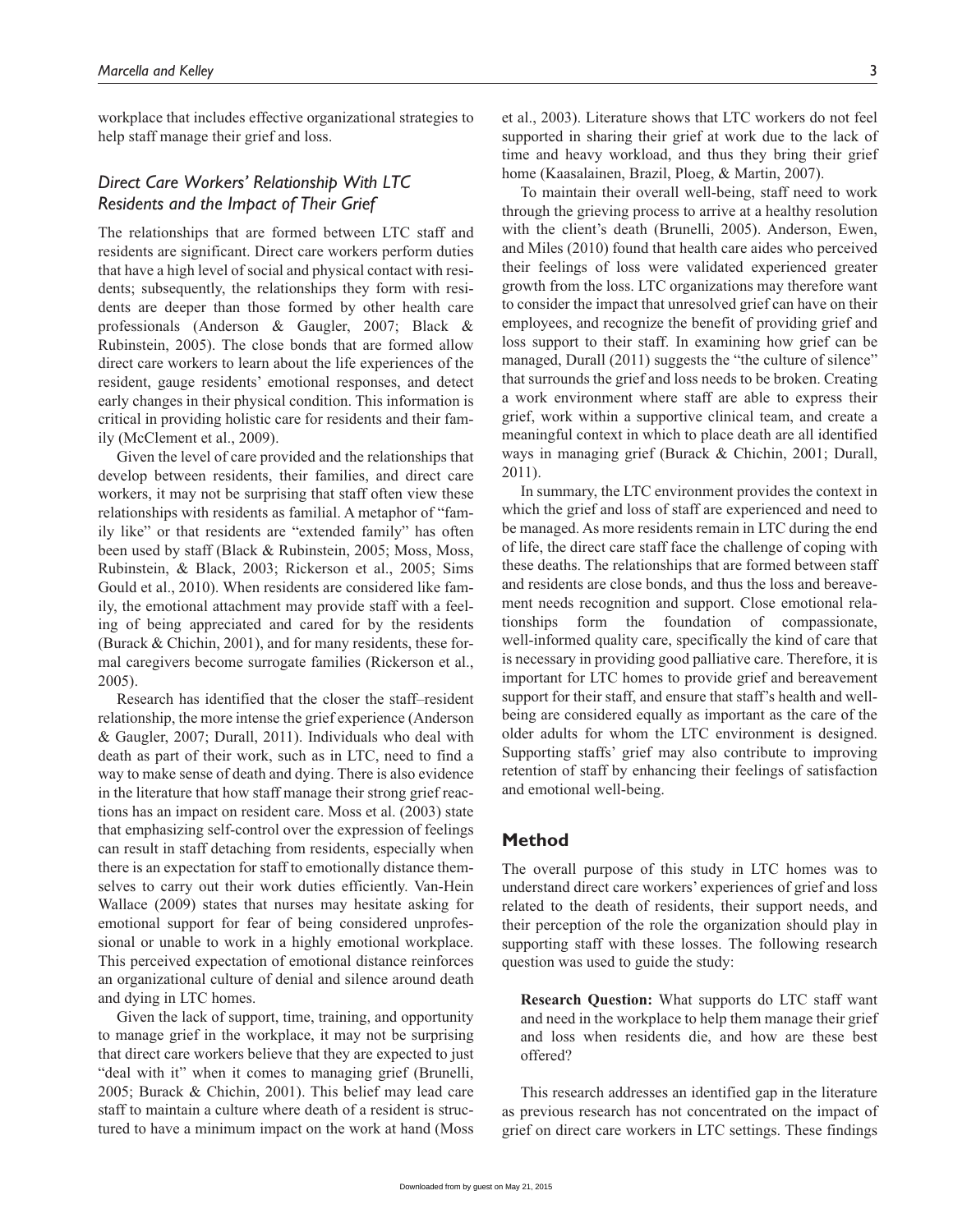can provide the organization valuable directions to create strategies and policies to promote workplace wellness, which include supporting staff grief. The outcomes of this research have been incorporated into the QPC-LTC Alliance's framework and toolkit that are available to guide developing palliative care in LTC homes (see [www.palliativealliance.ca\)](www.palliativealliance.ca).

This exploratory research used a qualitative approach to understand the experiences and perspectives of nurses and PSWs who work in two faith-based non-profit care homes in Thunder Bay, Ontario. The first home, built in 1979, provides specialized nursing care to 110 residents, and it offers a palliative care room for residents' and families' privacy. The second home opened in 2004 and accommodates 96 residents. A unique feature of this home is in its construction and design, providing each room with a view of an outdoor space.

Ethics approval was obtained from Lakehead University and St. Joseph's Care Group.

#### *Participants*

A purposive sampling technique was used to recruit nine staff members who represented all three categories of LTC direct care workers: RNs, registered practical nurses (RPNs), and PSWs. Participants were recruited by two PSWs who worked in the study site homes, each working in one of the LTC homes. They selected and invited staff who they perceived to be knowledgeable informants for the study purpose to participate in the research. These two PSWs were well respected and well known by all of the LTC staff. Nine participants volunteered for the study who had extensive experience caring for dying residents and spent the majority of their working time providing direct care to residents.

Participants included one RN, one RPN, and seven PSWs. All participants were female, ages ranging from 20 to 54, and all with more than 3 years of experience working in LTC. The majority of the LTC staff in the study sites were female, and no males volunteered for the study. However, the absence of male staff in the sample was a limitation of the study.

# *Data Collection*

Individual semi-structured interviews were used to collect data. All interviewers were trained graduate students in the Master of Social Work(MSW) program at Lakehead University, Thunder Bay, with each student conducting one interview, using an interview guide. The location of the interview was selected by the participant, and the interviews lasted from 30 min to 1 hr. The meetings all occurred in locations that allowed confidential conversation, such as at the workplace in a meeting room, in the public library meeting room, or in the participant's or interviewer's private home. Interviews were conducted in a conversational style. Openended questions guided the interview yet allowed flexibility to adapt to the narratives emerging and areas of interest raised by the participants.

The interviews began by asking the participants to generally describe the extent to which grief is an issue for staff working directly with residents. Participants were then asked how the death of a resident affects them emotionally. The interviewer explored more specific interpersonal factors such as the coping strategies used by each participant and how the workplace environment supports them through the grieving process. Participants were also asked to comment on how the workplace can better assist and improve support services.

#### *Data Analysis*

The interviews were audio taped and transcribed verbatim by the research assistants (RAs). All transcripts were then made available to all RAs to review. A three-level process of analytic induction (Huberman & Miles, 1994) was used to reduce the data into four overarching categories that together portrayed a complex picture of the staff's experience and support needs related to grief, loss, and bereavement. To ensure rigor, a process of peer review occurred among eight researchers at each level of analysis. Consensus was reached on the evolving analysis.

RAs initially independently coded the transcripts manually to identify all participants' ideas. Sitting as a group with the senior researcher, the ideas were systematically compared and discussed, and the themes were agreed upon. Discussion continued at four weekly 3-hr meetings until agreement was reached that the analysis fully and accurately represented the participants' narratives.

During the analysis meetings, initial ideas were grouped into 38 (Level 1) themes according to their common features and meanings. These themes were then grouped into 12 (Level 2) explanatory themes and finally into four overarching (Level 3) categories. The categories were created inductively to explain the Level 2 themes and informed by the purpose of the research. At each level of coding, the emerging themes and categories were displayed on the wall using concept maps. These concept maps are included in the description of the findings.

### **Results**

The grief and bereavement experience and support needs of LTC direct care workers can be understood through four overarching categories: (a) organizational context influences staff's experience of grief and loss, (b) the burden of grief, (c) the emotional impact of grief, and (d) grief support needs of direct care staff. Each category has a number of themes and sub-themes that are supported by direct quotes from participants that are taken from the data.

# *Organizational Context Influences Staffs' Experience of Grief and Loss*

The organizational context is the first overarching theme that emerged from the data in understanding the grief process of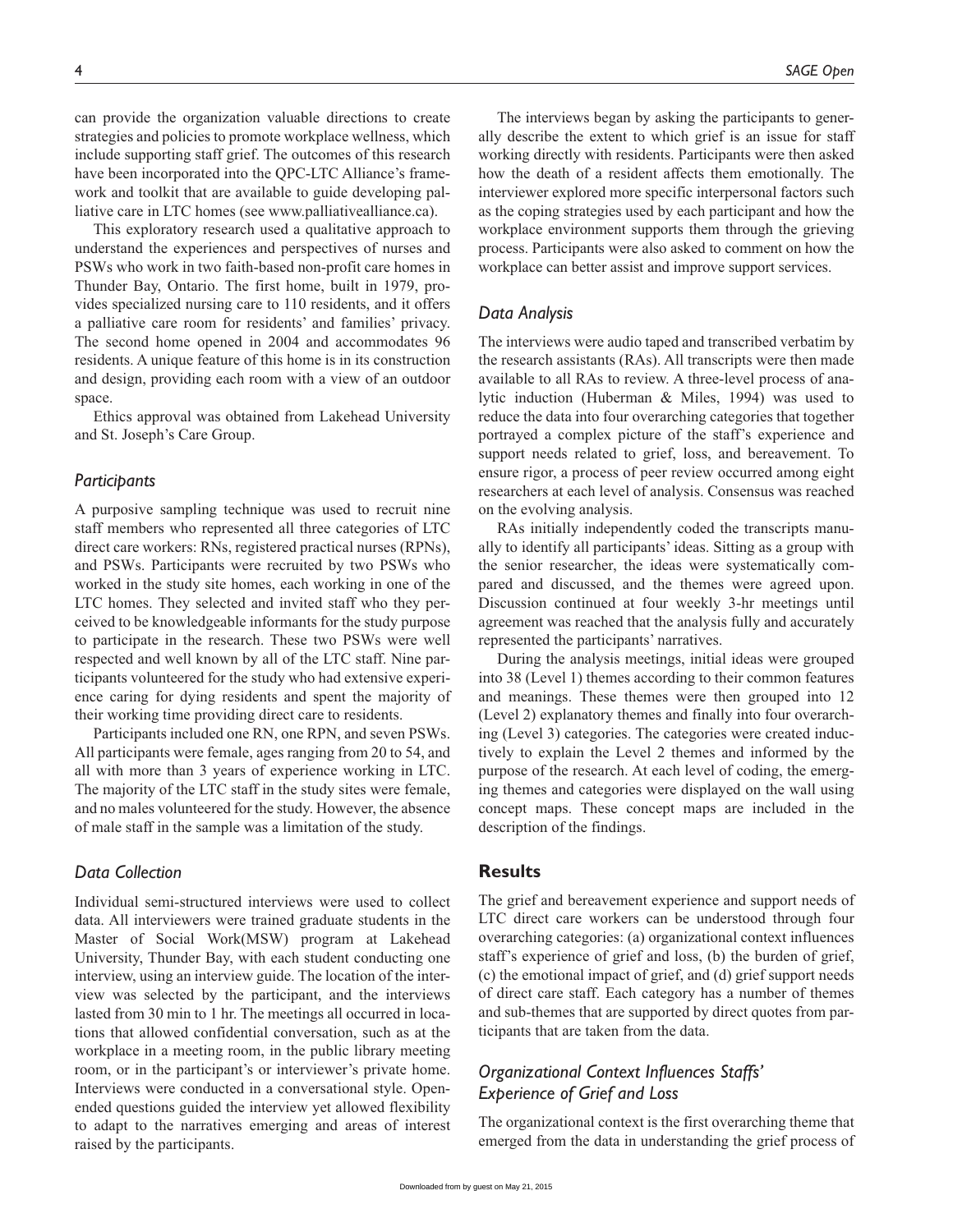

**Figure 1.** Organizational context of LTC influences grief and loss for direct care staff. *Note.* LTC = long-term care. EOL = end-of-life.

direct care workers. The participants spoke about the work environment and how this environment affects their grief experience. Several themes were identified: death is hidden, there is no training to prepare staff for loss, death is part of the job, and there is a silent culture that exists around dying. A thematic diagram, depicting the category, theme, and subthemes, is included in Figure 1.

*Death is hidden within the LTC culture.* The organization attempts to create a home-like setting for residents, and death is not explicitly incorporated into the culture. The participants identified the theme that *death is hidden* from the residents and from direct care staff, including those not providing direct care such as dietary staff. Staff elaborated that there is *little communication about death* although there are informal and unofficial pathways of communication within the homes. Staff may learn of a resident's death informally through coworkers or outside community sources. The responsibility to obtain information rests with the staff member as illustrated in the following quote:

I was off for three days and I walked off the elevator and never noticed that her name was on the board, but she'd passed . . . and in the middle of report I was . . . "you know this bed's empty" . . . it's like hold it, what happened here? (PSW)

The participants indicated that explicit *language around death* does not exist. When staff refer to death, the terms *letting go* and *passing* are used in place of dying or died. This idea is indicative of the lack of comfort within the organization to explicitly name the events that are taking place when it comes to the dying process. Participants often stated, "So when she left, like when she passed away . . . " or "If I am having trouble with somebody just passing . . . ." These statements all make reference to death, without actually using the word.

Participants identified that *no formal notification to residents and support staff* about a resident's death exists in the home. Residents will ask staff about other residents who have died; however, this information is not provided due to the misperception of many staff that confirming that a resident has died is a breach of confidentiality. There is no immediate formal service or ceremony within the homes that would inform residents of a death, although there are memorial services held twice a year. Death is also hidden from other support staff such as dietary or housekeeping as there is no formal process of notification in place. The following quotes provide evidence of how death is hidden:

When they die, their tag from outside their room goes on the "in memoriam" board. So that's how they officially know that the person is dead . . . that's it, they don't have a little announcement or a moment at breakfast . . . . (RPN)

You know it really affects them [residents]. Like you can have four people at a table every day for dinner, breakfast, lunch, and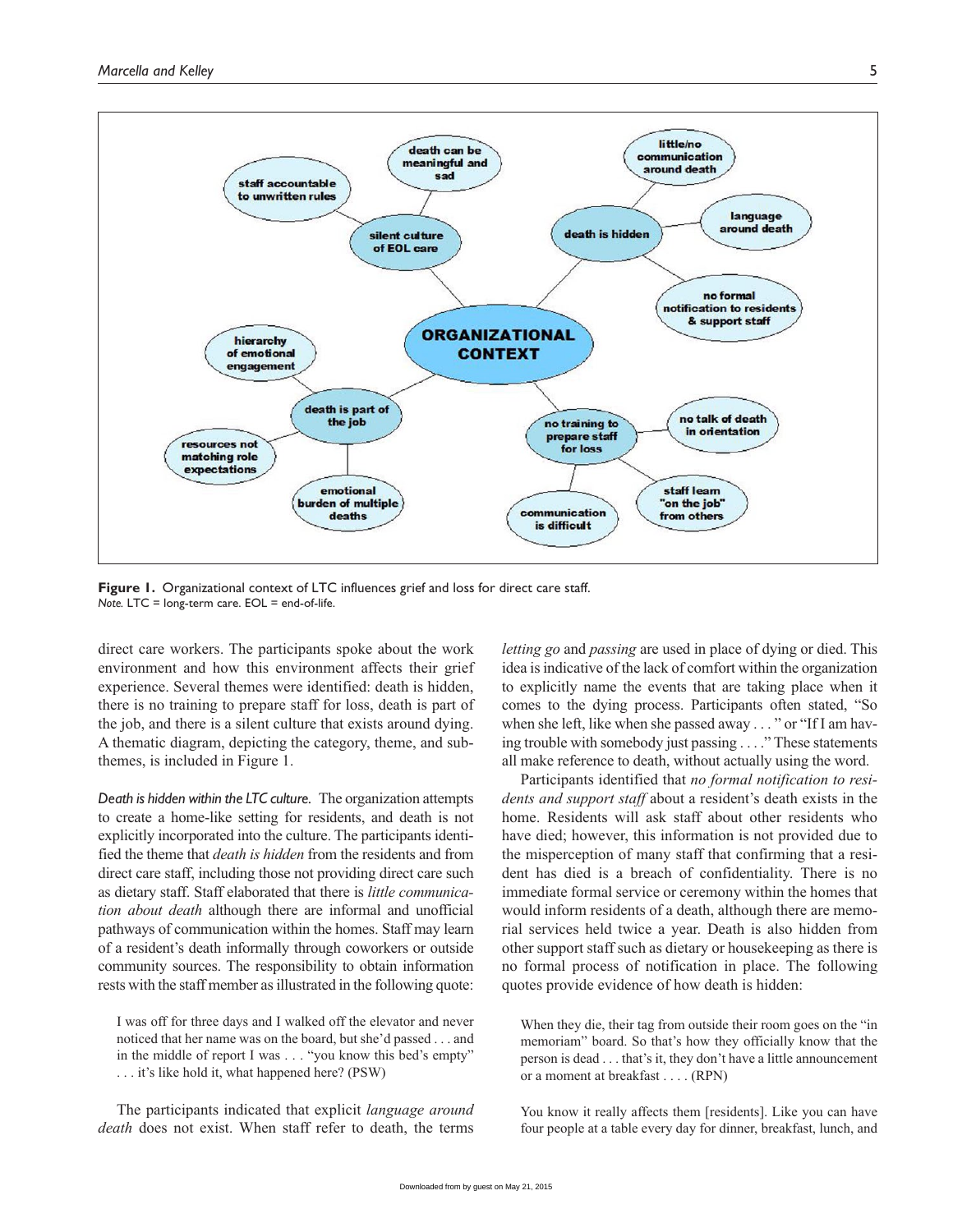then that person's not there . . . so all of a sudden there's a new face at the table. (PSW)

*No training to prepare staff for loss.* Participants identified that there is no training to prepare staff for loss of a resident, nor is there any information given with regard to available supports and resources when experiencing grief. They stated that during the orientation process *there is no discussion around the prevalence of death.* The purpose of orientation was to prepare staff for their role within the organization and to give them an opportunity to ask questions. However, the focus of management in training initiatives centers on direct care practice, and not on grief and loss. The lack of discussion identifying the prevalence of death does not give staff a chance to inquire about death or provide staff an opportunity to ask about the resources available to them. The following gives evidence:

There's nothing that I'm aware of that's in place . . . it is bad because I think even with orientation as a new employee you should be told what you can do, and there's nothing that I'm aware of that's even in place. (RPN)

Participants stated that they *learn how to manage grief "on the job,"* primarily by observing others and monitoring reactions from them. In particular, when new staff are trying to integrate into the existing culture, they learn from more experienced workers. The informal relationships among staff, in trying to help one another cope with the demands of the workplace, are integral to the culture in LTC. There are no written procedures to cope with grief; rather, it is the relationships developed among staff that guide others through the process. This idea was spoken of several times:

. . . there's a lot of knowledge, like even approaching family and dealing with families and as new people come into the home . . . they get watched lots by the older staff . . . that's how I learn too . . . my older staff and how they deal with people . . . . (PSW)

Our senior staff . . . they've been around a long time . . . they're the ones that are teaching us how to deal with everything. (PSW)

Participants indicated that *communication with residents and their families is difficult;* however, it is an important part of their role, and these skills require education. They are frequently asked questions about death and dying by family and residents. Participants stated that they are often uncomfortable and feel unprepared to respond to difficult questions. Staff were aware of bereavement pamphlets for family but identified that sending family off to talk to someone else felt impersonal.

*Death is part of the job.* Participants have an implicit understanding that managing residents' death is part of what they do. This understanding does not come from open discussion or instruction; it comes from the experience of working in an

environment where death is a common occurrence. Participants identified that there is an *established hierarchy* of emotional engagement between staff and the residents, depending on their professional role. This hierarchy begins with the PSWs at the bottom, and works up through the RPNs to the RNs, and then to managers. The participants' perception is that the emotional burden of grief decreases the higher the staff member is on the professional hierarchy. Evidence of this perception is demonstrated with the following quotes:

. . . there's support . . . not from the managers so much . . . I don't think that it's intentional . . . they have their own things that they worry about . . . I think because they don't have as much interaction with the clients as we do . . . that's not one of their priorities. (PSW)

. . . we've always approached each other, "how are you doing?" or "are you doing ok?" . . . I've never seen an RPN, RN, or management come up to a worker and say "are you ok?" and "are you going to be attending the funeral?" . . . I have never seen anything like that. (PSW)

There are many expectations placed on staff to provide emotional and informational support to the resident, as well as their family. However, *resources do not match role expectations.* Participants identified that there is nothing in their training to prepare them for the supportive role, and the resources available within the home such as pamphlets and guidelines do not support the staff with this expectation. Furthermore, the lack of time, the demand to complete tasks, and the lack of emotional support offer little comfort to staff with their own grief experience. This idea is illustrated with the following quote:

So it's always the staff, the staff helping the staff which isn't bad, but if you don't have the training you know how do you help someone through that [grief] (RPN).

Participants indicated that they have close relationships with residents and their families, and they are accustomed to seeing families regularly. However, once a resident dies and the room is cleared of the body and possessions, this relationship with the family abruptly ends. Participants identified an emotional loss of both resident and family; there is no opportunity to express their grief over the loss of these relationships, just expectation to carry on with the job. These multiple losses result in an *emotional burden for the care providers.* The following quotes demonstrate staffs' multiple losses and the emotional burden:

They're all very important to me . . . I've pronounced many, I've seen a lot in my life . . . we've just lost six in the last few months . . . it was pretty hard, we hadn't grieved yet . . . I lost track now. (RN)

Because what happens is they become our family, like you get close, you see them every day and all of a sudden it just stops. (RPN)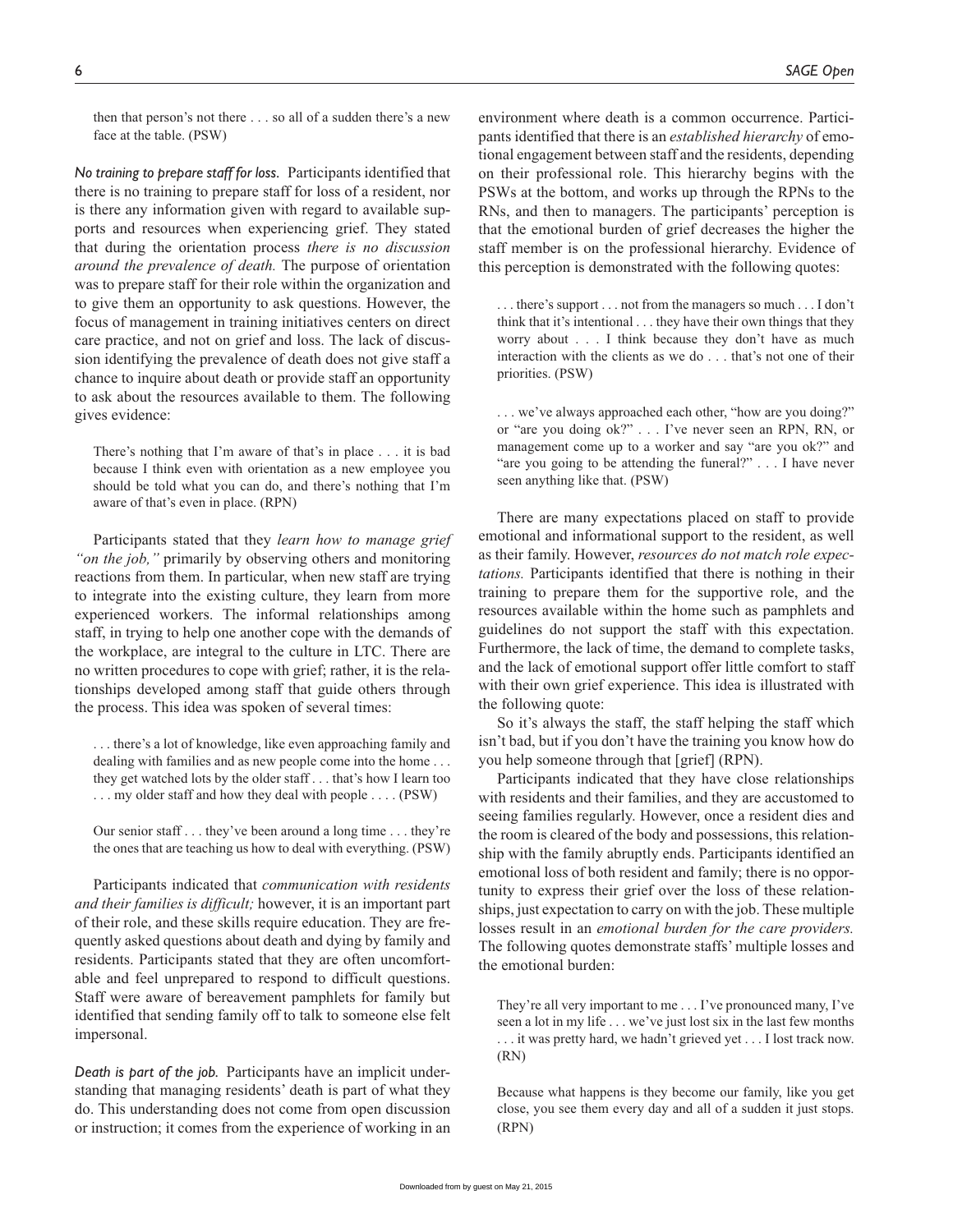*Silent culture exists around dying.* PSWs identified that there are many unwritten rules and implicit expectations around the delivery of care that guide practice and help staff in coping with the demands of work. This silent culture assists them to meet the expectations placed on them by management. There is an understanding among staff that death is part of the nursing culture. The significance of this understanding emerges as staff strongly believe that during the dying process the residents are not to be left alone in their rooms. There should always be someone present, especially if there is no family around. *Staff hold one another accountable* to provide comfort to the dying client. The following quotes support this idea:

We are here for a reason and the reason is for the end of life. (PSW)

She died [with no family], she was a ward of the state and she was by herself, and that's what killed us the most . . . these people that have no family, they need someone to represent them. And she died alone, but she was in her home, right? (PSW)

Staff develop close relationships with residents and subsequently do not like to see residents suffer in any way. When death is imminent, staff view it as a welcome end to the pain and suffering that the resident may be experiencing. At the same time, however, there is a sad emotional reaction to the loss of the relationship. In welcoming an end to the pain and suffering, staff acknowledged that giving the resident permission to let go is a form of support for the resident and a form of closure for the staff. They view *death of a resident as meaningful and sad.* A participant shared her experience, stating:

I hate the part of watching them suffer. So once they go, you know it's kind of a relief to some extent . . . I would never want somebody to stay alive and in pain. (PSW)

## *The Burden of Grief*

Grief is undeniably present in the LTC homes. It is also inevitable that staff develop relationships with residents as they are providing not only physical care but also a continued presence in a resident's everyday life. Each staff member's experience of grief is individualistic, with a complex set of personal and organizational circumstances affecting the grief burden. Two themes are identified: no relief from grief and loss, and staff's coping strategies to manage grief. A thematic diagram depicting the burden of grief is included in Figure 2.

*No relief from grief and loss.* The grief and loss are part of the nature of work that is done in LTC home, and the direct care workers learn to manage emotional detachment from residents after their death. There is no control over death, and staff learn individually to cope with the loss of residents. Participants explained that grief is a continual emotion that is *embedded in the nature of the work* that is done. Although death is part of the LTC environment, they expressed difficulty with experiencing death on a regular basis. Evidence supporting this notion is given with the following quote:

They're [deaths] all hard to deal with . . . even though you do a lot of it, you still have a hard time . . . doesn't matter how many you've looked after or dealt with. (PSW)

Participants spoke about *managing emotional attachment and detachment*. They have dual responsibility to effectively attach to residents in an effort to provide what they describe as quality care, while they must be able to detach when the resident dies to carry on with their routines. This idea is described with the following evidence:

I guess we're just expected to be strong and we just have to . . . accept that it's gonna happen . . . we're always getting new people in afterwards right? So we just have to keep going. (RPN)

Sometimes we have a resident that dies and two days later there's someone in that bed . . . and you're learning all about somebody new and you haven't actually grieved the loss of the last person. (RPN)

As a result of feeling a *lack of control over death*, staff seek ways to regain control through their work and relationships. They recognize that everything they did for the residents and their families had an impact. Through their proactive and positive actions, staff members are able to recover some of their lost control. The following quote supports this idea: I'm the one who takes control, everybody else gets to cry. I don't. I cry on my own, but with helping them I've helped myself. (RPN)

*Staff use coping strategies to manage grief.* Some of the participants reported that they do not feel sufficiently prepared to deal with the grief process in LTC. As a result, participants rely on their own personal coping strategies, which vary from person to person. A number of sub-themes emerged when staff spoke of these strategies.

The importance of *letting go* of the resident is an experience shared by many participants. They clearly expressed the importance of being present at the time of death to offer comfort to the resident and also to give themselves a comfort knowing the resident was not alone. By drawing on personal experience, expressing love for the resident, and mentally preparing themselves for loss, staff members feel that they are better able to cope with the resident's death, as expressed through the following quotes:

I spend time with them . . . if I want to sit and hold their hand . . . or talk to them . . . just doing care on them. Being there, letting them know that I'm here . . . it all helps. (RPN)

If you go in knowing you're there to make them comfortable just until they pass away, then you mentally prepare yourself for it. It'll still hurt, but you're mentally knowing that person's dying. I'm just here to make them comfortable till they're gone. (RPN)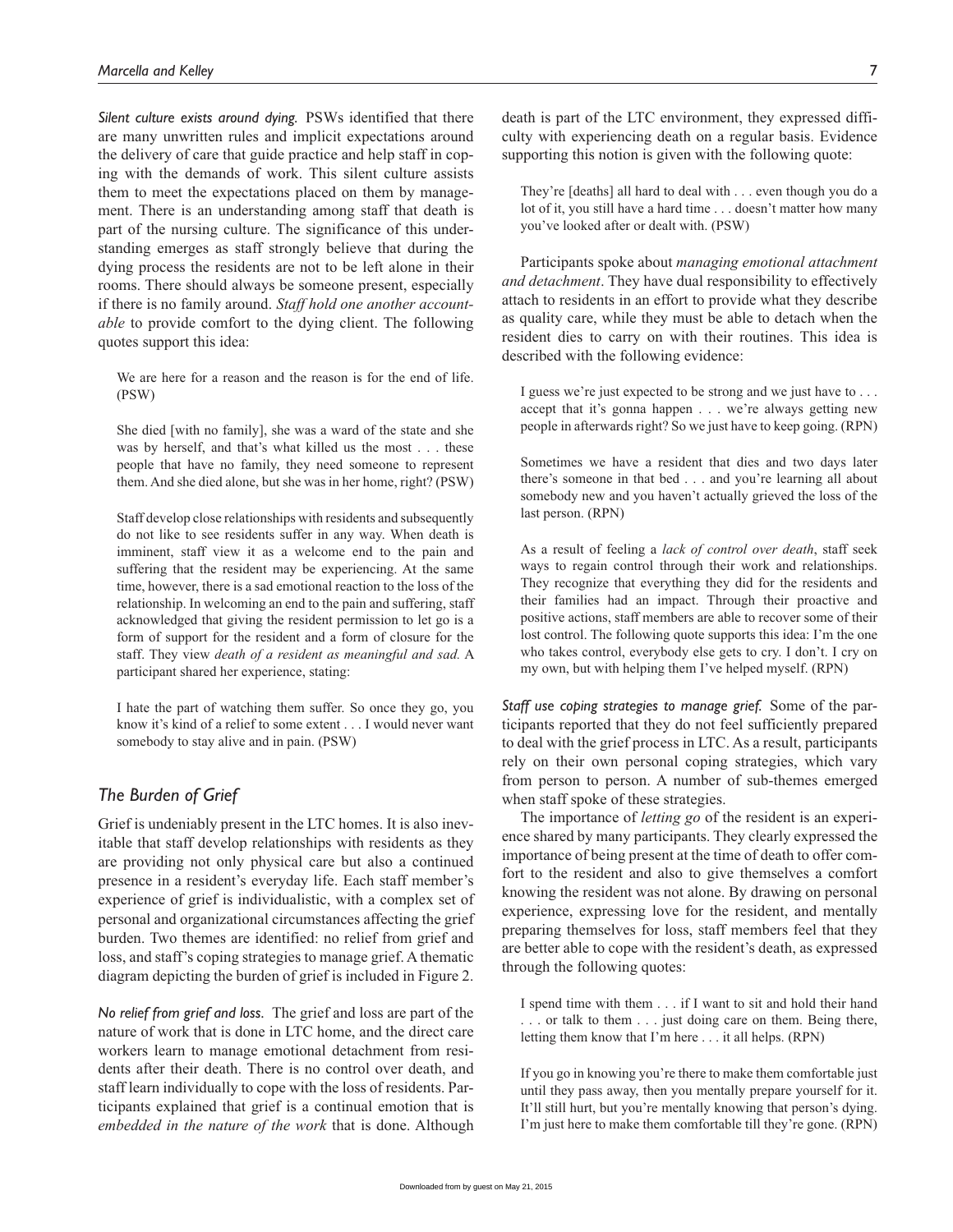

**Figure 2.** The burden of grief for direct care staff working in LTC. *Note.* LTC = long-term care.

Participants noted that *using humor* is often necessary to manage work-related grief. Staff indicated that the work environment would be depressing if they could not find some humor in their work. This idea is supported with the following quotes:

Some of us are very good to each other . . . we are all laughing and goofing the vast majority of the time . . . it could be a really depressing place if you let it be, but I figure . . . I'm going to work for like eight hours a day every day of my life . . . I want to be happy while I'm there. (PSW)

He hadn't conversed with anybody or said anything . . . and we thought there's no way this guy's going to sing. Oh we started singing "Happy Birthday" and he sang along with us . . . it was hilarious. Oh it was funny . . . humor and bad singing. (PSW)

Participants indicated the significance of *creating meaning around a resident's death.* This meaning is constructed by focusing on the value of the lived life of the resident, bringing attention to what the resident brought into the LTC facility, and the contribution the resident made to the lives of staff who cared for him or her. The importance of creating meaning is illustrated below:

If it's an 80 or 90 year old and you think about all the things they've accomplished in their life, I just find it so much easier to get over it. It doesn't bother me as much. (RPN)

Participants pointed out that the *relationships that are formed* in LTC among staff, residents, and family are essential to managing their grief experience. The relationships were often described as being family-like bonds that provide

a source of support and aid in staff's coping with the loss when a resident dies. The idea of forming relationships is evidenced through the following quote:

It's a family . . . you become part of the family when you work there . . . nobody's really excluded. (PSW)

# *The Emotional Impact of Grief*

Participants were able to describe the emotional impact that grief has on them. Two themes emerged from the data: there are no formal organizational processes to handle their grief, and participants' coping strategies to manage the grief. A thematic map, illustrating the emotional impact of grief, is shown in Figure 3.

*No formal organizational process to handle grief.* Participants clearly indicated that there is no organizational process available to address their grief experience. When a resident dies, there is *no formal opportunity for closure*. The participants are expected to carry on with their tasks, without any formal acknowledgment that the residents' death may have an impact on them. The following quotes illustrate this:

I went home crying [after a resident died]. You know, there was no one to talk to, no one to vent nothing. It was just "oh my gosh, this woman just died today and we didn't say nothing and there was nothing for us." (PSW)

She passed away last week . . . she's got no funeral, no nothing and it's really, really hard. How can we have closure for that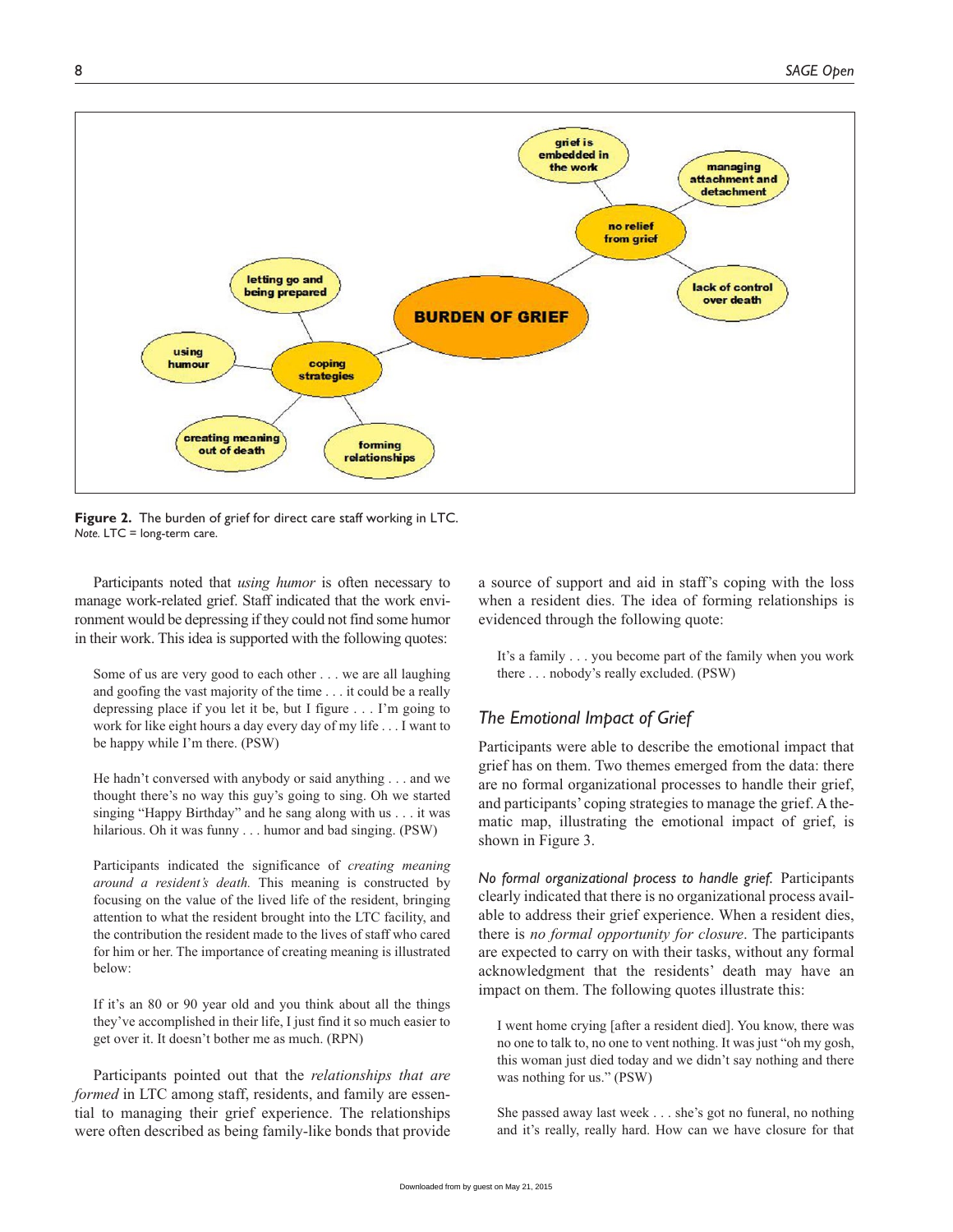

**Figure 3.** The emotional impact of grief on direct care staff in LTC. *Note.* LTC = long-term care.

lady? It's sad . . . we don't have a funeral for her, we don't have anything in place at work other than us talking about her and talking about the little funny stories. (PSW)

The meaningful relationships that exist with residents also exist with the resident's family. When residents die, staff members lose not only the resident but also the relationships formed with family members. This *multiple loss experience* was mentioned on several occasion and evidenced by the following quote:

The full time staff that are there 5 days a week . . . really get to know the residents well . . . and the families as well. So when someone passes, it affects them quite a bit. (RPN)

It was explained that given the relationships formed with residents, it is sometimes *easier to deal with the death of a resident when staff is not working at the time*. Being present at the time of death can be difficult, and reading about it in the paper at a later date is sometimes easier. This was evidenced when a participant stated,

I feel that when you're away from the facility, you don't have that much of an emotional connections with them as when you're right there beside them and you're watching them. (RPN)

Despite their own emotional struggle over the loss of a resident, participants identified the *importance of offering support to family* who are grieving the loss of their loved one. There is also an awareness the colleagues may be

experiencing grief at the same time. Each participant spoke of witnessing other coworkers struggling emotionally following the death of a resident, and this often has the effect of staff pushing aside their own grief to support their fellow coworker. Evidence of this idea is given with the following quotes:

You can see that they're in pain and the suffering from the.... partner, you can kind of see it in their eyes . . . so we support her. (RPN)

I graduated two years ago . . . they [school] deal with death and dying . . . the breathing slows down, the organs shut down, they deal with the book, they don't deal with the life. They don't say okay . . . you're going to see families be hysterical . . . you have to let them grieve their way and you have to be there to try and support them if you can. (PSW)

*Coping strategies to manage grief.* Participants identified a number of factors that have an influence on how grief is experienced in the LTC setting. This theme has a number of supporting sub-themes that emerged from the ideas in the data.

Participants described that there are *different grief reactions among staff*, and these reactions vary according to their work and personal experience. Self-reflections by staff about the value of their role also appear to play a critical role in how a resident's death is experienced. Some participants self-reflected, stating that their work role of caring for those who are dying helped make the life of the residents well lived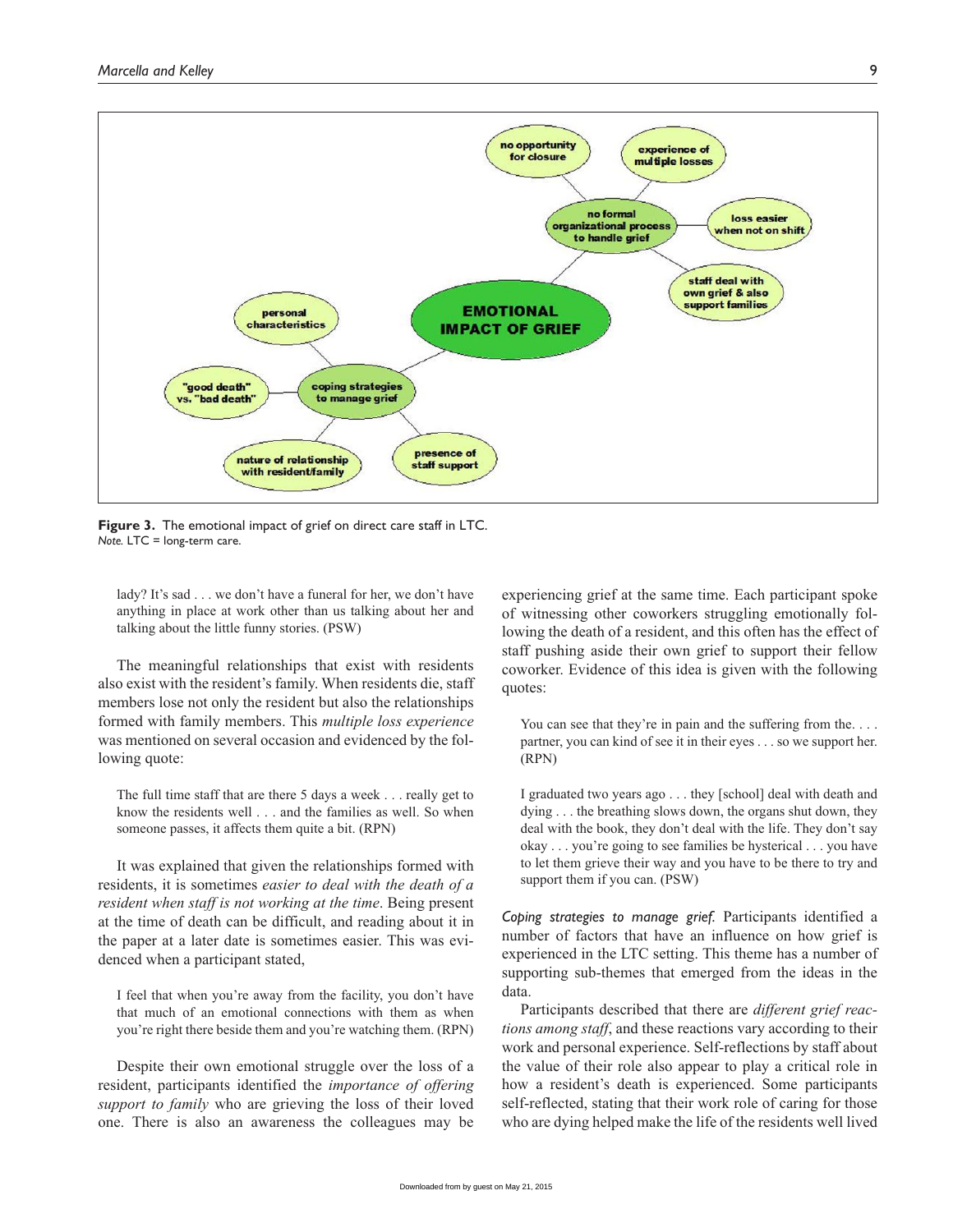and as comfortable as possible. This view provides comfort to the staff as evidenced through the following quotes:

If I can make a difference, that's what life's about. If you make a difference in somebody else's life, then that is what I'm here for. I'm here for that, for sure. (RPN)

Being comforting to the other person, that was my strategy, that was my coping strategy, knowing that I could be comforting for somebody else. (PSW)

However, participants described that the lack of personal experience with death influences how staff would process the event. Many staff beginning employment in LTC have not witnessed a death or experienced a loss through death. The following quote provides evidence to this sub-theme:

Some people don't know how to grieve. Some people are working in long term care and maybe they haven't really lost somebody close to them so they really don't know . . . how to grieve or how their emotions are going. (PSW)

Participants identified that the *circumstance surrounding the death* of a resident is a significant factor contributing to their grief reaction. If the death was described as a "good death," where the resident was not alone, pain was managed, and the resident was comfortable, then staff were better able to come to terms with the resident's death. If the death was described as a "bad death," whereby the resident appeared to be suffering, pain was not managed, and the resident died alone, then staff experience moral angst associated with that death. Participants were strong in voicing the importance of providing the resident with comfort, support, and presence at the end of life as this influences their perception of the resident's experience, as well as their own grief experience. The following quotes provide evidence for this sub-theme:

We were all with him, they finally got the daughter on the phone and we were able to put the phone to his ear and that was the last thing he heard was I love you daddy and then he took his last breath. And it was just, we were all there and it was really humble. It was just incredible to be there at that moment. (PSW)

I felt it was a blessing in a way sometimes it's a blessing that they do go . . . if they lay there and suffer . . . she was suffering through cancer, the top of her head was cancerous and draining . . . you sometimes think it's a good thing. (RN)

Some deaths are not so beautiful. (PSW)

Participants identified that the issue of grief is deeply influenced by the *nature of the relationship* staff have with each of the residents and their families. They stated that although the care they provide may be uniform from resident to resident, the interpersonal relationships they develop with individuals are unique and variable. It is the differences

within these relationships that influence the experience of grief. This is supported with the following quotes:

There are some hard ones. There are some hard deaths . . . not to say you have your favorites, but you do have favorites. So you have people that you really get to love in a way. (PSW)

The staff are very sensitive to their care because we have had most of the residents that pass away or on their way out, have been with us for many years. Sometimes it's almost like their part of them, family wise . . . if they see them any which way in distress while at the end of life, they get very upset and they come to us right away. (RN)

The *support staff offer to one another* appears to be integral to the strength and resiliency displayed among participants in managing their grief experiences. Participants described the importance of camaraderie when death occurs; they turn to one another to find support for their grief. If the support is not there, they take their grief home and seek out support from family and friends.

## *Grief Support Needs of Direct Care Staff*

Participants were asked to suggest how their LTC workplace can better assist and improve grief support. They were very clear in stating that "something" needs to be put in place to support staff with their grief and loss. The 4 themes and 12 sub-themes that emerged from participant data appear to be manageable to implement in an organization and do not appear to require much in added resources or money: education, peer support during grief experience, formal supports, and established protocols after resident's death. Much of the change relates to creating an organizational culture that acknowledges that LTC is a major site of death and that it has consequences for staff who work there. A thematic map, demonstrating the overarching category, themes, and subthemes, is found in Figure 4.

*Education needs.* Participants identified that education is needed to support them not only in the palliative care work done in LTC but also with how to manage their own grief and loss. They acknowledged that new workers are often unprepared for managing the emotional experience of a resident dying. It was indicated that if *grief was talked about openly at orientation*, it would prepare new staff for what to expect and also provide them with information on who to contact if further support is needed.

Participants stated that it would be helpful to have *grief and bereavement information* visibly posted on the floors. The workers are currently unaware of what resources are available for them, and where to refer families for grief and bereavement support. It was suggested that cards or pamphlets posted on bulletin boards would be helpful to those seeking assistance.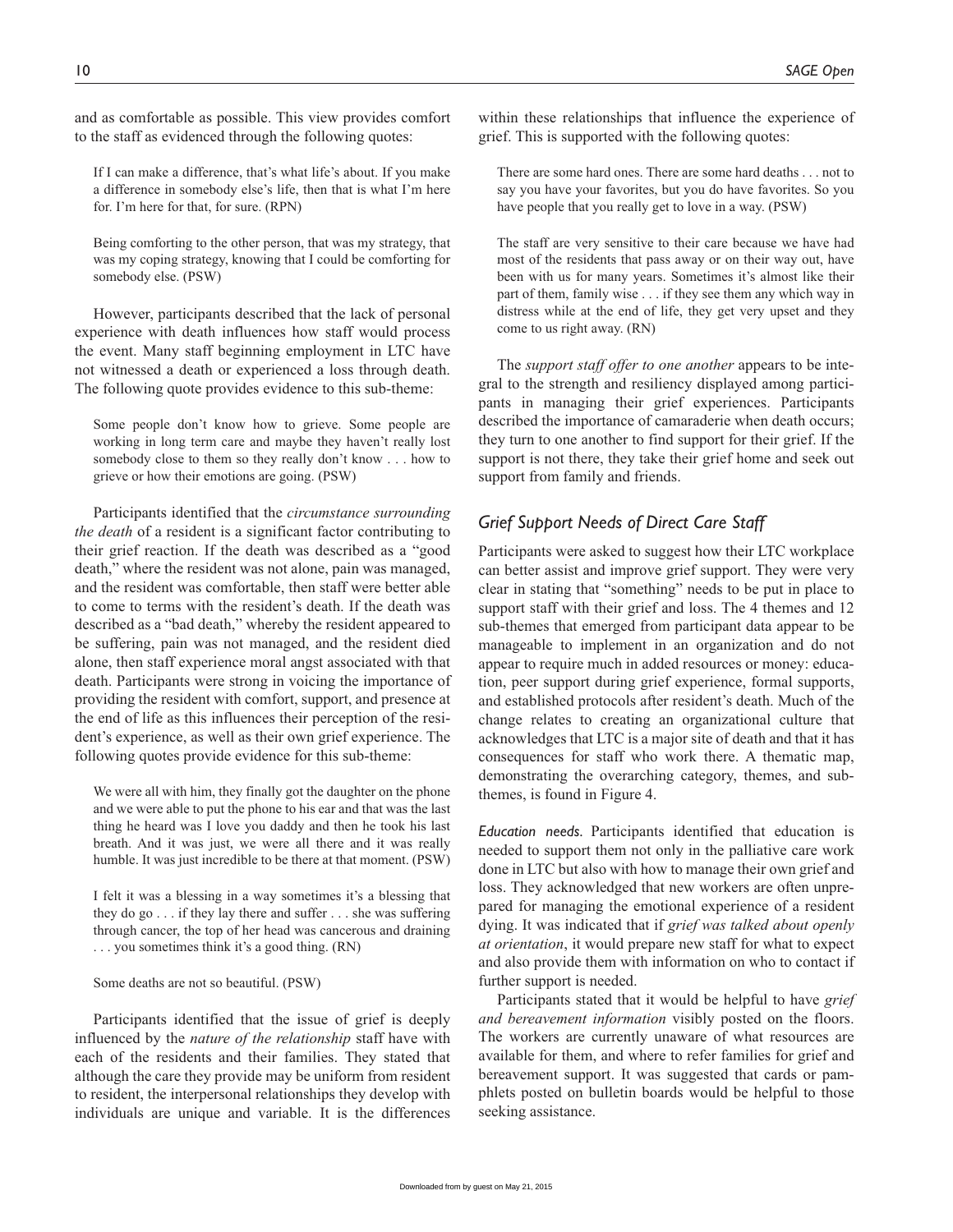

**Figure 4.** Grief support needs of direct care staff in LTC. *Note.* LTC = long-term care.

*Peer support.* Participants were very clear that the most beneficial forms of support come from their own peers. Ideally, it should be *peers guiding them through the grief process* as the relationships they have established with their coworkers are comforting. Participants also talked about the importance of mentoring younger staff on what to expect when a resident dies, and how to say goodbye to a resident. The knowledge of experienced staff is a credible source of support and comfort when dealing with the emotional challenges of working in a LTC environment. The following quote illustrates the idea of peers guiding peers:

Having fellow staff members to guide you through something like that, I think that's probably the best way to go through it. (PSW)

Participants stated that *talking about the resident after his or her death* is an important way of memorializing that person. Reminiscing about the resident enables staff to come to terms with the loss of the resident. It also brings meaning to the care staff provided as it is important for workers to feel the care given was appreciated and meaningful. The following quote expresses this idea:

Well sometimes at the nurses' station . . . we will talk about it when it's in private . . . we'll talk about the individual and sharing, you know, good things about the person, and people laughing a little bit, and if somebody wants to cry, they can cry. (PSW)

*Formal support for grief and loss.* Participants identified several key areas in which the organization can take the lead in supporting staff with their grief and loss. They frequently mentioned the importance of having some form of *staff debriefing* right after or shortly after a resident had died. The description of the preferred debriefing is to be short in length as it was recognized that staff do not have time to leave the floor. It should be peer-led and provide staff a general opportunity to discuss what had happened. The following quotes give evidence for this idea:

Even a monthly meeting or debriefing where we can all go and say what we want to say about the person or . . . somewhere we can go talk about the people that have passed . . . or just acknowledge that they were there, that they are gone and that they meant something to us, so that formally we can all meet and whoever wants to go can go. (PSW)

A debrief, depending on the circumstance of the death, or the passing of the resident, because some of them are, well some of them are beautiful and some of them are not so beautiful. (PSW)

Participants identified that there is one *spiritual care advisor* who is shared between the two LTC homes involved in the study, and it would be beneficial for both homes to receive equal time. However, they recognize that this is difficult to accomplish and the demands in both facilities need attention. Ideally, having a social worker on premises to assist with family concerns outside the scope of health care staff practice would be helpful. The two LTC homes in this study did not have social workers and this was a perceived need by the participants.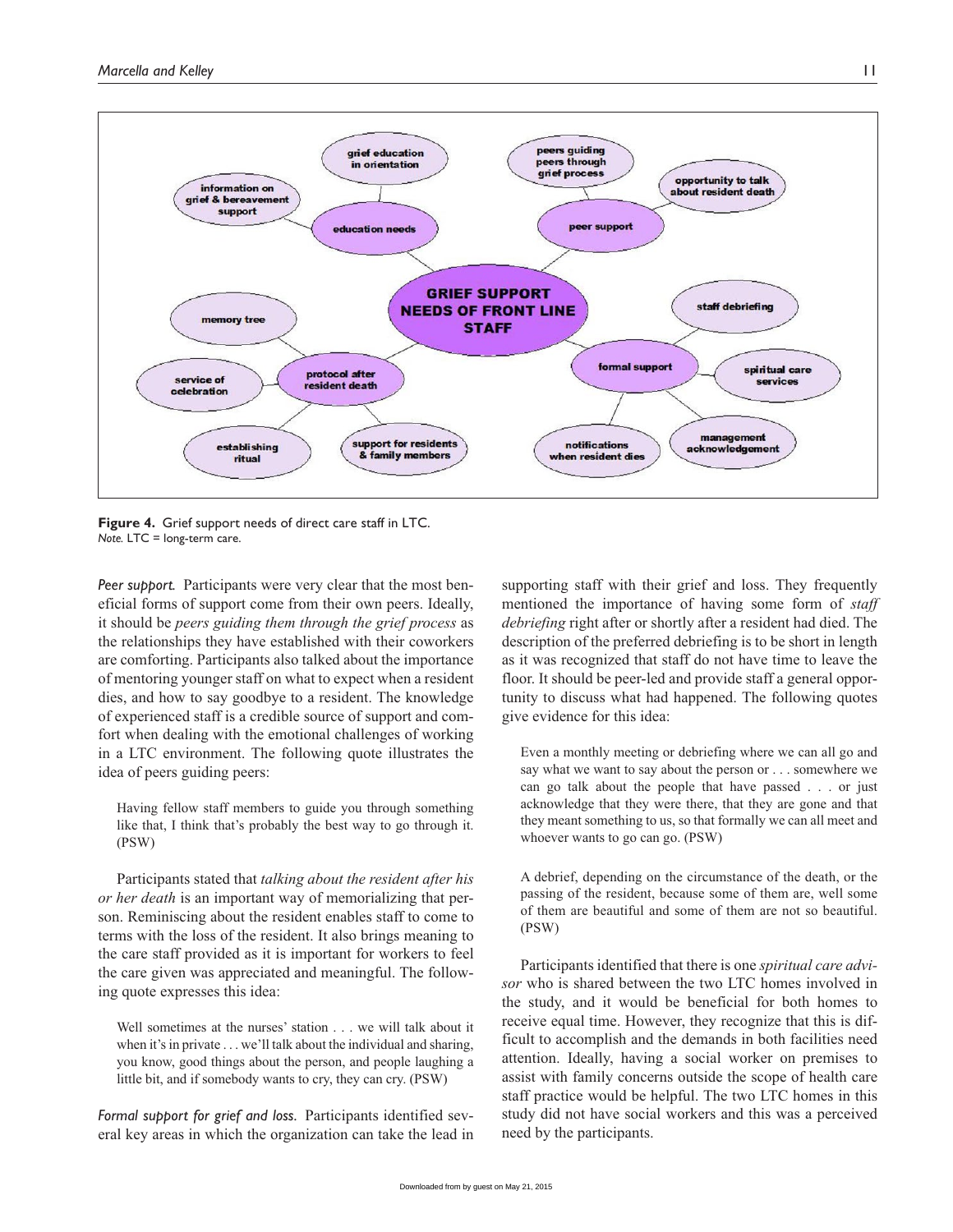Participants stated that they have rarely experienced *management acknowledgment* of the impact that a resident's death has on staff. They find managers generally caring, and they recognize the demands of the management role. However, participants stated that "it would be nice" if a manager would proactively and explicitly acknowledge staffs' feelings after a resident had died and ask whether there is anything that a staff member may need.

Currently, there is an informal process used among staff to communicate when a resident dies. Participants contact one another via cell phone or text to notify one another of a resident's death. This system works well for some staff, but as this is an informal and non-systematic process; some people may be left out of the notification. Participants identified that it is helpful *to be aware of a death*, instead of learning about it on shift report or from the announcement that a new resident has moved into that room. Knowledge of a death helps them emotionally prepare for the loss and avoids unexpectedly receiving the news, as illustrated in the quote below:

If it's report when we walk in and . . . so and so passed away

- . . . if you're off for a couple of days, you know it's like What?
- . . . There isn't anything specifically in place for it. (PSW)

*Protocol after resident death.* Participants identified a need for acknowledging each resident's death within the home. Specific ideas that would support staff's grief process have emerged from the data. A *memory tree* with residents' names on it and an annual Christmas tree decorated in memory of past residents are suggestions that staff feel would memorialize residents with greater meaning.

Participants noted that the home holds celebration services on an annual basis; however, it was felt that with the large number of residents dying each year, an annual service is not enough. The *celebration services* need to be held sooner in recognition of residents' death. In addition, implementing an *established ritual* immediately after the resident has died would also support staff in their grief process. The following quotes support staffs' desire for a ritual:

I just think it would be nice if there was something that even in your own private time we could even go in there for two minutes and think about that resident that they took care of. You know I think that would be nice. (RPN)

There's got to be something out there and I think just the chance to express yourself . . . what is a funeral, it's somebody talking about this person that they love . . . or respected . . . or was close to and it just gives people a chance to say good-bye. And we don't do that . . . it's a horrible feeling when you don't get that chance to say good-bye. (PSW)

Participants acknowledged the importance of recognizing the impact a resident's death has on other residents and family members. They indicated that not having time to sit with other residents, or inform them that a death had occurred, is emotionally difficult and "not fair." Participants recognized

the need for a protocol to *support residents and family members* when death occurs. The following quotes demonstrate this:

Because you're not going to push off someone who is crying and grieving, and just be like, "no I'm sorry I have to go" . . . they need someone that would listen to their concerns. (RPN)

Once this individual passed, I really expressed my feelings towards the caregiver . . . how much we, how much I enjoyed them, him, the person . . . and if there's anything I can do. (PSW)

### **Discussion and Implications**

The results of this study demonstrate the complexity of direct care workers' experience with grief and loss in LTC. These staff are faced with the presence of grief on a daily basis, with a number of factors influencing how their grief is managed. Although a limitation to the study was a small number of participants working in two LTC homes, the data are rich, and the findings are supported by other literature. This research expands knowledge on the impact that a death of a resident has on the LTC staff, and identifies clear strategies that can assist in developing organizational policies and practice to support the health and well-being of their staff.

The organizational context of LTC clearly influences the experience of grief and how it is managed. The lack of a formal policy and support strategies can be seen as an implicit policy not to recognize death and its impact on the organization. The silence surrounding the death and dying in LTC and lack of acknowledgment that staff are affected by the loss of residents they care for deny staff the opportunity to process and move through their grief.

The findings of this study are supported by other similar research that validates this work. In Durall's (2011) study, the key variables that affect the grief experience of health care professionals are identified, arguing that the silent culture around death needs to be broken to encourage the healthy expression of grief in the work environment. The study by Burack and Chichin (2001) explored nursing assistants' feelings, experiences, and needs when providing care for the dying, and found that even though nursing assistants were taught the mechanical components of the job, staff were not informed about the emotional involvement and responses to the dying. The same findings were obtained in the study presented here as participants indicated that they had no training to prepare them for the losses they inevitably encounter. Thus, care workers rely on one another and learn "on the job" when it came to managing their grief and loss. Even without training, participants acknowledged that death is part of the job; they are faced with the emotional burden of multiple losses, of both residents and residents' families with whom they have formed relationships.

Study participants noted that there is a burden with grief, and grief and loss are embedded in the nature of the work done in LTC. They learn how to emotionally detach from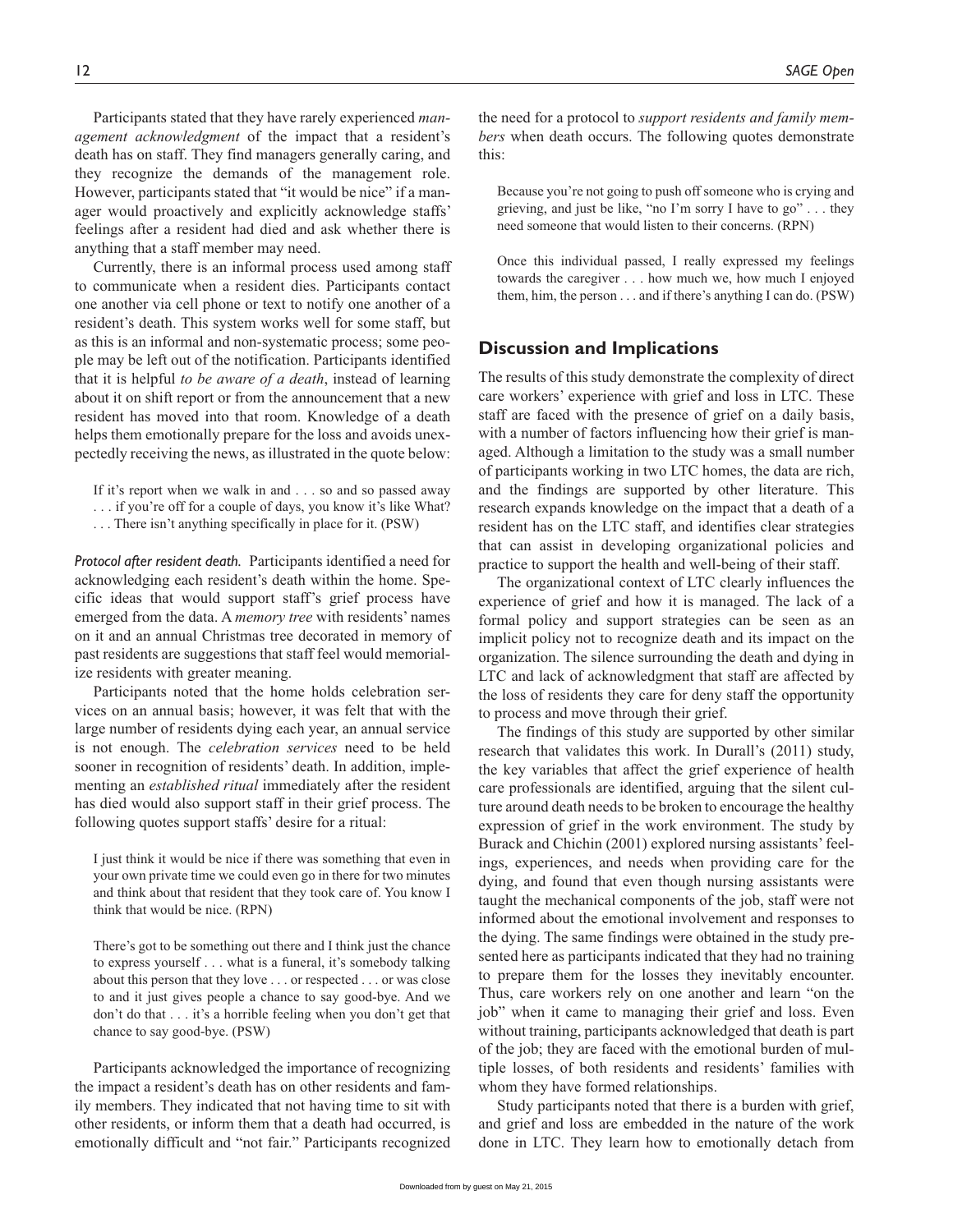residents when a death occurs; however, they must learn to reconnect to new residents being admitted to LTC and remain emotionally attached to other residents they are providing care to. Similar findings have been identified in Burack and Chichin's (2011) research, where nursing assistants expressed difficulty adjusting to the fact that the bed is filled immediately after a resident's death, with no time for staff to mourn, and the difficulty in beginning a new relationship so soon after the loss, knowing that the painful process will be repeated. A finding, not previously identified in the literature but presented here, is the existence of many unwritten and implicit rules that guide staff in the delivery of care for dying residents and their families. For example, participants spoke of a strong belief that residents should not die alone. Thus, in the absence of explicit organizational policy to guide them, staff learn through mentoring, use personal life experience, and experience on the job.

Previous research has recommended innovation in looking at ways to improve palliative care provided by LTC (Brazil et al., 2004). In this study, participants offered not only innovative but also practical strategies on how direct care workers can be better supported. Thus, the findings of this study have implications for the development of policy and procedures in LTC homes. The following recommendations for managers in LTC homes emerged from the study findings:

- 1. Implement a regular program of palliative care education for staff, including strategies for managing their grief and loss. Education needs to occur at orientation of new staff and routinely for all staff thereafter.
- 2. Make information visible and accessible to staff for both their own use and to offer as support for bereaved families, for example, pamphlets about grief and where to access counseling resources.
- 3. Recognize the benefits of informal peer support in LTC and the value of experienced staff mentoring inexperienced staff, especially where staff have no previous experience of death and dying. Acknowledge and value the staff mentors.
- 4. Encourage staff to reminisce about residents after they have died and let staff know that the end-of-life care they provided to the resident is valued and meaningful.
- 5. Implement organizational procedures to support staff dealing with grief and loss, for example, holding peer-led post-death debriefings after every death, frequent memorial services, and always acknowledging staff's feelings of loss when a resident dies.
- 6. Implement effective organizational communication systems to share knowledge of a resident's death in a timely way with all staff. Such methods could include issuing an email to all staff or creating bulletin boards.
- 7. Implement organizational strategies and rituals to acknowledge all residents who die in the LTC home. Examples include creating a memory tree, having a regular memorial service or ceremony, or conducting a room blessing.
- 8. Support staff with the time and resources to reach out to residents and staff after the death of a resident to acknowledge their grief and loss. This not only supports others but also promotes a sense of completion for staff, aiding in the resolution of grief.

Many of these strategies are examples of innovation from within the home, requiring little in the way of cost or external resources. Involving direct care staff in the development and implementation of these strategies is an effective way to address their support needs related to grief, loss, and bereavement.

# **Conclusion**

The direct care workers' experience of grief and loss is complex. LTC staff are continually faced with the presence of death, with a number of factors influencing how their experience with grief is managed. Currently, there are no formal organizational processes in place to assist staff with handling their grief; this situation compels them to rely on one another for support. Direct care workers are in the best position to identify the support and resources they need to manage their grief and loss. A formal process for supporting grief and loss in the work environment is needed as a component of a holistic and inclusive palliative care program in LTC settings. This may also contribute to staff satisfaction and ultimately retention.

It is hoped that this research will assist in the development and implementation of organizational policy and procedures, addressing the health and well-being of direct care workers in LTC homes. As LTC homes increasingly provide palliative care as a core part of their services, death becomes part of the job of direct care workers. Staff need education and support to manage their grief and loss to provide quality palliative care. The culture of LTC must evolve to explicitly acknowledge that resident care is provided until the end of life. Eight strategies were provided to assist in this evolution.

#### **Acknowledgments**

The author(s) would like to acknowldege and thank the following Research Assistants for their contribution with data collection and analysis: Sue Foster, Denise Groves, Stephanie Hendrickson, Benjamin Mireku, Robert Sleeper, and Michelle Uvanile

#### **Declaration of Conflicting Interests**

The author(s) declared no potential conflicts of interest with respect to the research, authorship, and/or publication of this article.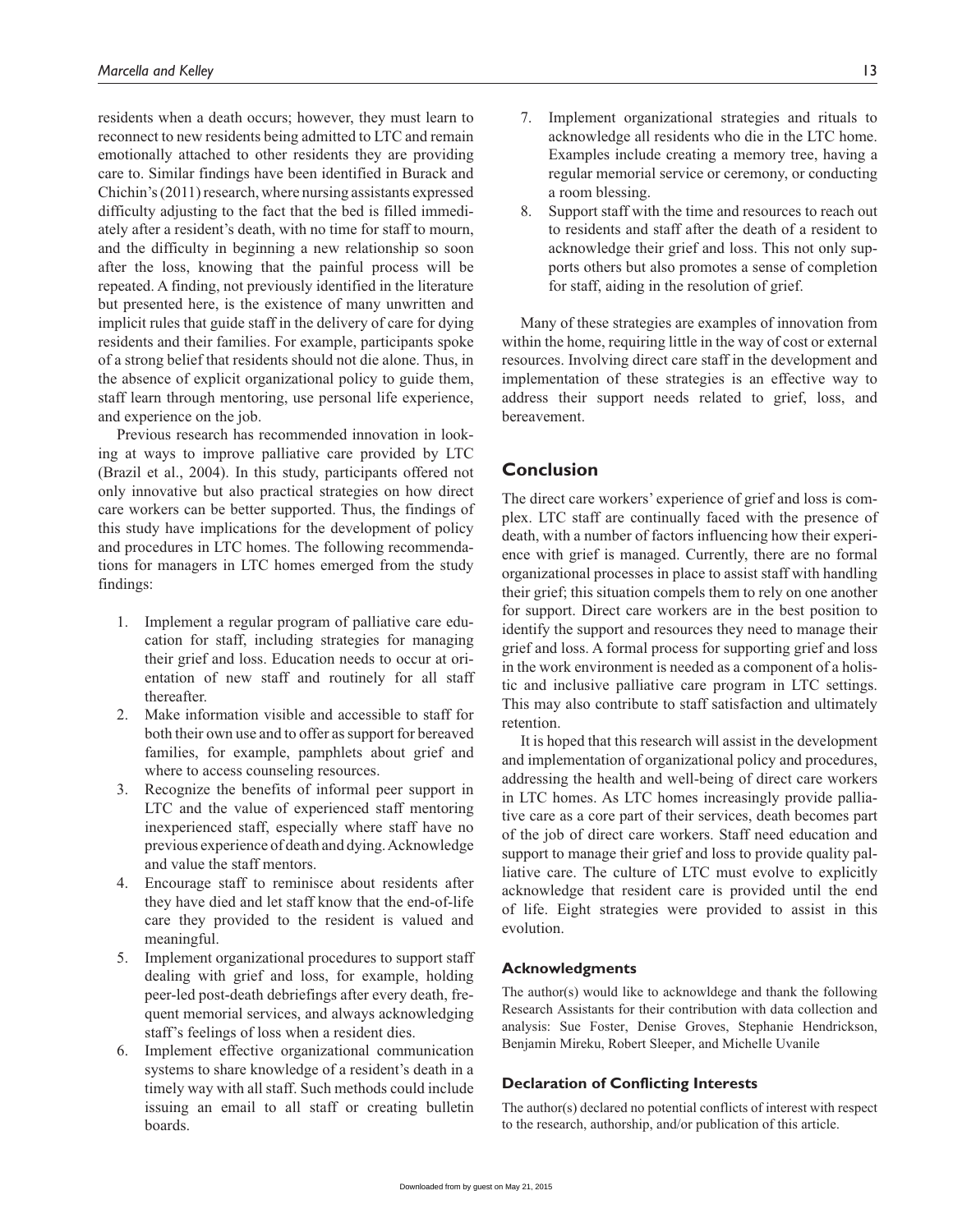#### **Funding**

The author(s) disclosed receipt of the following financial support for the research and/or authorship of this article: This research was supported by the Canadian Social Sciences and Humanities Research Council (SSHRC) through the Community University Research Alliance program and the Canadian Institutes of Health Research (CIHR FRN:112484).

#### **References**

- Anderson, K. A. (2008). Grief experiences of CNAs: Relationships with burnout and turnover. *Journal of Gerontological Nursing*, *34*(1), 42-49.
- Anderson, K. A., & Ewen, H. H. (2011). Death in the nursing home. *Research in Gerontological Nursing*, *4*(2), 87-94.
- Anderson, K. A., Ewen, H. H., & Miles, E. A. (2010). The grief support in healthcare scale: Development and testing. *Nursing Research*, *59*, 372-379.
- Anderson, K. A., & Gaugler, J. E. (2007). The grief experiences of certified nursing assistants: Personal growth and complicated grief. *OMEGA*, *54*, 301-318.
- Berta, W., Laporte, A., Zarnett, D., Valdmanis, V., & Anderson, G. (2006). A pan-American perspective on institutional long-term care. *Healthy Policy*, *79*, 175-194.
- Black, H. K., & Rubinstein, R. L. (2005). Direct care workers' response to dying and death in the nursing home: A case study. *The Journals of Gerontology Series B: Psychological Sciences & Social Sciences*, *60*(1), S3-S10.
- Brazil, K., Kaasalainen, S., McAiney, C., Brink, P., & Kelley, M. L. (2012). Knowledge and perceived competence among nurses caring for the dying in long-term care homes. *International Journal of Palliative Nursing*, *18*, 77-83.
- Brazil, K., Krueger, P., Bedard, M., & Kelley, M. L. (2006). Quality of care for residents dying in Ontario long-term care facilities: Findings from a survey of directors of care. *Journal of Palliative Care*, *22*(1), 18-25.
- Brazil, K., McAiney, C., Caron-O'Brien, M., & Kelley, M. L. (2004). Quality end-of-life care in long-term care facilities: Service providers' perspective. *Journal of Palliative Care*, *20*(2), 85-92.
- Brunelli, T. (2005). A concept analysis: The grieving process for nurses. *Nursing Forum*, *40*, 123-128.
- Burack, O. R., & Chichin, E. R. (2001). A support group for nursing assistants: Caring for nursing home residents at the end life (CE). *Geriatric Nursing*, *22*, 299-307.
- Canadian Hospice Palliative Care Association. (2013). *A model to guide hospice palliative care*. Ottawa, Ontario: Author.
- Canadian Institute for Health Information. (2012). *Data quality documentation, Continuing Care Reporting System, 2011- 2012*. Ottawa, Ontario: Author.
- Churchill, J. (1999). Grief: A normal response to loss. *Home Health Care Management Practice*, *11*(6), 1-3.
- Durall, A. (2011). Care of the caretaker: Managing the grief process of health care professionals. *Pediatric Annals*, *40*(5), 266-273.
- Fisher, F., Ross, M., & MacLean, M. (2000). *A guide to end-oflife care for senior*. Toronto, Ontario, Canada: University of Toronto. Retrieved from [http://rgp.toronto.on.ca/PDFfiles/eol](http://rgp.toronto.on.ca/PDFfiles/eol-english.pdf)[english.pdf](http://rgp.toronto.on.ca/PDFfiles/eol-english.pdf)
- Froggatt, K. A. (2001). Palliative care in nursing homes: Where next? *Palliative Medicine*, *15*, 42-48.
- Froggatt, K. A., Reitinger, E., Heimerl, K., Hockley, J., Brazil, K., Kunz, R., . . . Morbey, H. (2013). *Palliative care in long-term care settings for older people: EAPC taskforce 2010-2012 report*. European Association for Palliative Care. Retrieved from [www.eapcnet.eu/Themes/Specificgroups/Olderpeople/](www.eapcnet.eu/Themes/Specificgroups/Olderpeople/Longtermcaresettings.aspx) [Longtermcaresettings.aspx](www.eapcnet.eu/Themes/Specificgroups/Olderpeople/Longtermcaresettings.aspx)
- Hall, S., Kolliakou, A., Petkova, H., Froggatt, K., & Higginson, I. J. (2011). Interventions for improving palliative care for older people living in nursing care homes. *Cochrane Database of Systematic Reviews, 3*, CD007132. doi:10.1002/14651858. CD007132.pub2
- Hirdes, J. P., Mitchell, L., Maxwell, C. J., & White, N. (2011). Beyond the "iron lungs of gerontology": Using evidence to shape the future of nursing homes in Canada. *Canadian Journal on Aging*, *30*, 371-390.
- Huberman, A. M., & Miles, M. B. (1994). Data management and analysis methods. In M. B. Miles & A. M. Huberman (Eds.), *Qualitative data analysis: An expanded sourcebook* (2nd ed., pp. 428-444). Thousand Oaks, CA: SAGE.
- Kaasalainen, S., Brazil, K., & Kelley, M. L. (2012). Building capacity in palliative care for personal support workers in long term care through experiential learning. *International Journal of Older People Nursing*, *9*(2), 151-158.
- Kaasalainen, S., Brazil, K., Ploeg, J., & Martin, L. S. (2007). Nurses' perceptions around providing palliative care for longterm care residents with dementia. *Journal of Palliative Care*, *23*(3), 173-180.
- Kagan, S., & Stricker, C. (2010). Symptom management. *Journal of Gerontological Nursing*, *36*(11), 3-6.
- Kelley, M. L., & McKee, M. (2013). Community capacity development in participatory action research. In J. Hockley, K. Froggatt, & K. Heimerl (Eds.), *Participatory research in palliative care: Actions and reflections* (pp. 40-52). Oxford, UK: Oxford University Press.
- McClement, S., Wowchuk, S., & Klassen, K. (2009). "Caring as if it were my family": Health care aides' perspectives about expert care of the dying resident in a personal care home. *Palliative & Supportive Care*, *7*, 449-457.
- Moss, M. S., Moss, S. Z., Rubinstein, R. L., & Black, H. K. (2003). The metaphor of "family" in staff communication about dying and death. *The Journals of Gerontology Series B: Psychological Sciences & Social Sciences*, *58*, S290-S296.
- Ontario Ministry of Health and Long-Term Care. (2007). *Long-Term Care Homes Act, 2007*. Retrieved from [http://www.e](http://www.e-laws.gov.on.ca/html/statutes/english/elaws_statutes_07108_e.htm)[laws.gov.on.ca/html/statutes/english/elaws\\_statutes\\_07108\\_e.](http://www.e-laws.gov.on.ca/html/statutes/english/elaws_statutes_07108_e.htm) [htm](http://www.e-laws.gov.on.ca/html/statutes/english/elaws_statutes_07108_e.htm)
- Parker, D. (2013). *The national rollout of the palliative approach toolkit for residential aged care facilities*. Retrieved from [http://www.uq.edu.au/bluecare/the-national-rollout-of-the-pal](http://www.uq.edu.au/bluecare/the-national-rollout-of-the-palliative-approach-toolkit-pa-toolkit-for-residential-aged-care-facilities)[liative-approach-toolkit-pa-toolkit-for-residential-aged-care](http://www.uq.edu.au/bluecare/the-national-rollout-of-the-palliative-approach-toolkit-pa-toolkit-for-residential-aged-care-facilities)[facilities](http://www.uq.edu.au/bluecare/the-national-rollout-of-the-palliative-approach-toolkit-pa-toolkit-for-residential-aged-care-facilities)
- Ramsbottom, K., & Kelley, M. L. (2014). Developing strategies to improve advance care planning in long term care homes: Giving voice to residents and their family members. *International Journal of Palliative Care, 2014*, Article ID 358457. doi:10.1155/2014/358457
- Rickerson, E. M., Somers, C., Allen, C. M., Lewis, B., Strumpf, N., & Casarett, D. J. (2005). How well are we caring for caregivers? Prevalence of grief-related symptoms and need for